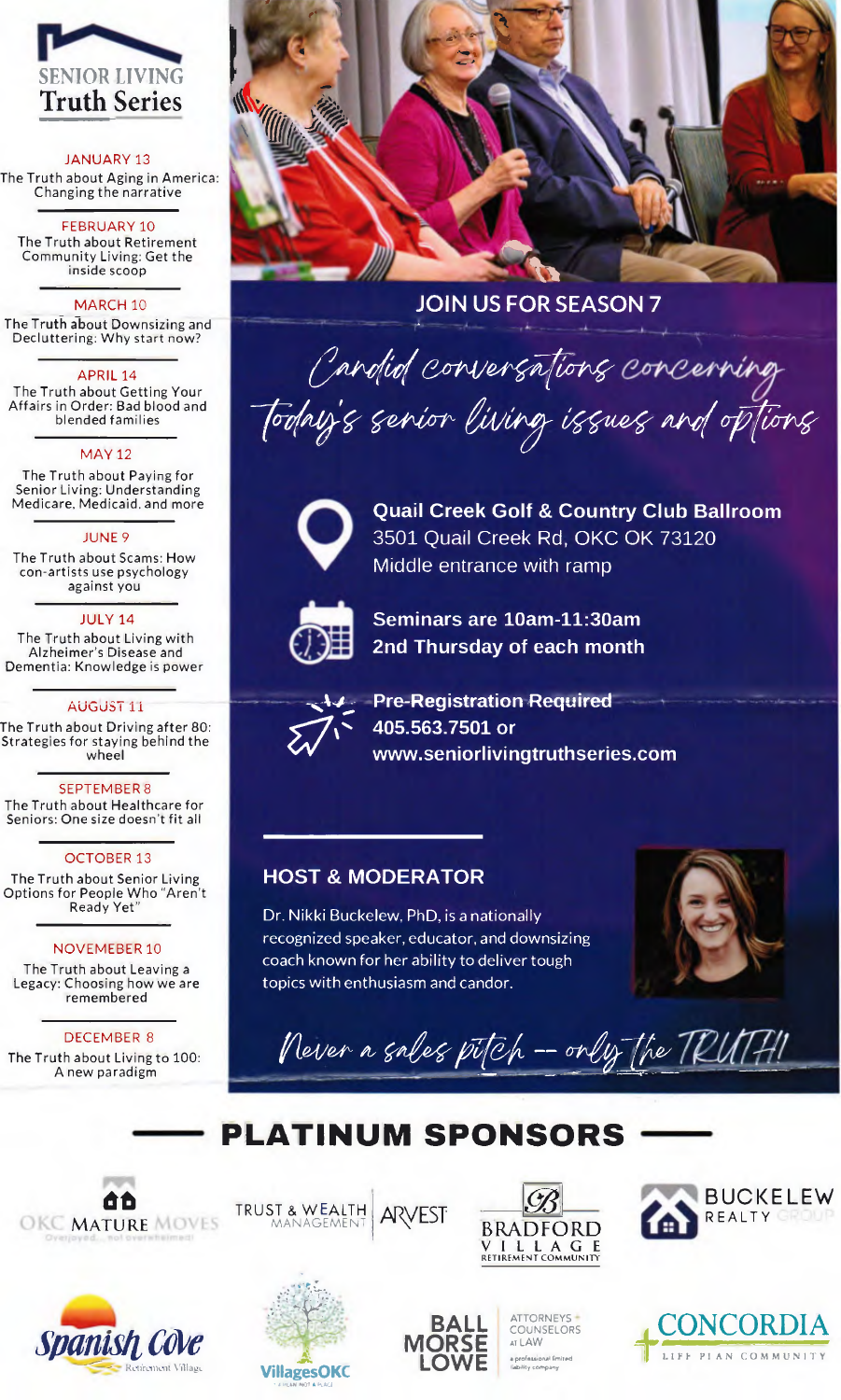# **Quail Creek Golf & Country Club Ballroom 3501 Quail Creek Road**

Come as you are and bring a friend!

There are NO specific dress code requirements beyond what you might wear to any similar educational event elsewhere.



Look for the purple directional signs with SILTS logos (see above) to guide you to the correct entrance with the ramp leading to the glass doors.

## NOTE: ENTERING FROM THE LARGE FRONT ENTRANCE WITH STEPS MAKES

GETTING TO THE BALLROOM MORE DIFFICULT!

The better entrance is just to the west - use center parking area. Follow the signage.